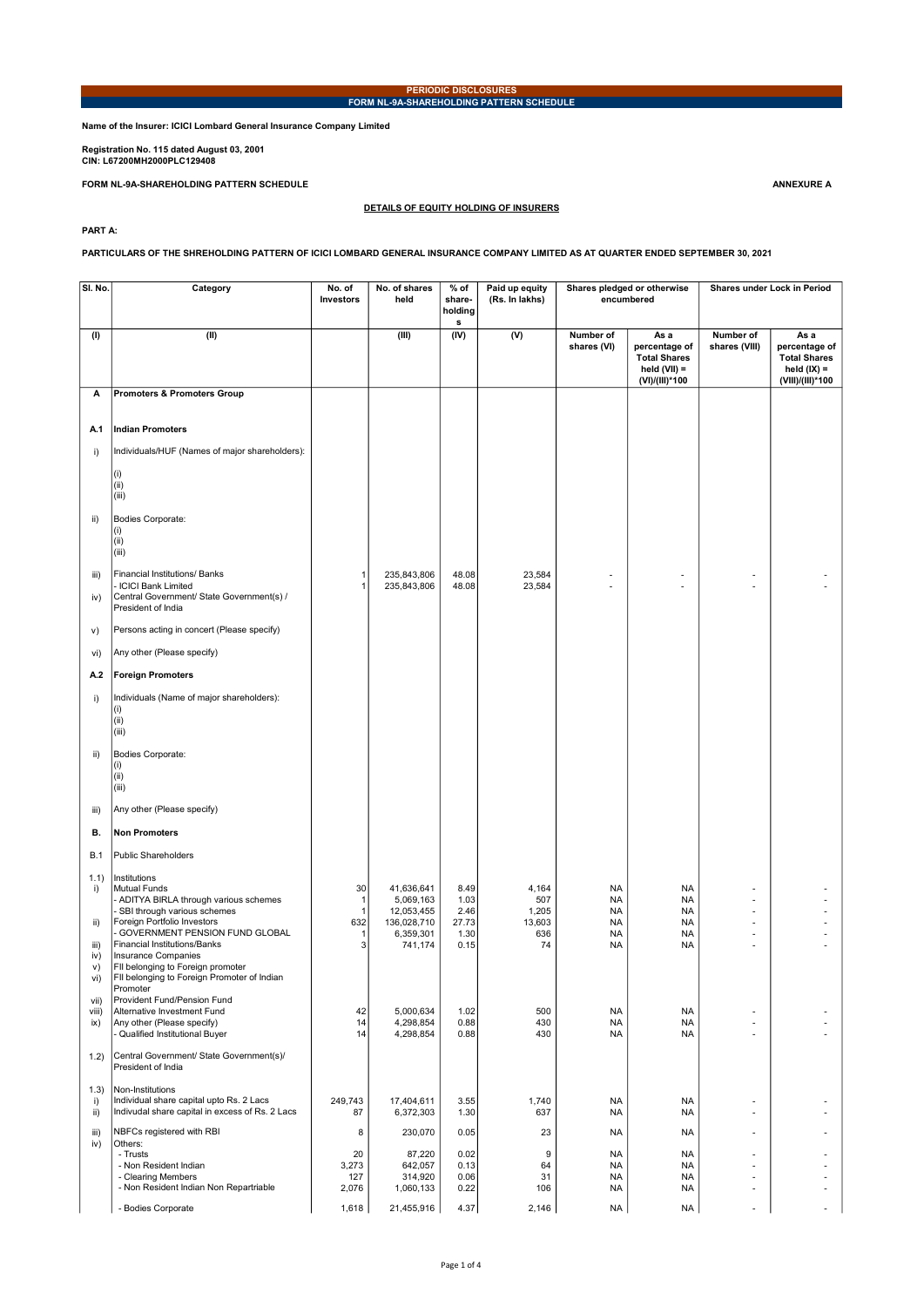|                               | - Bodies Corporate - GIBA HOLDINGS PRIVATE<br>LIMITED (BHARTI GENERAL VENTURES<br><b>PRIVATE LIMITED)</b><br>$-$ IEPF |         | 18.235.659  | 3.72 | 1,824  | <b>NA</b> | <b>NA</b> |        |  |
|-------------------------------|-----------------------------------------------------------------------------------------------------------------------|---------|-------------|------|--------|-----------|-----------|--------|--|
| V)                            | Any other (Please Specify)                                                                                            | 7,430   | 19,414,459  | 3.96 | 1,941  | <b>NA</b> | <b>NA</b> |        |  |
|                               | l- Foreian Bodies                                                                                                     |         | 17,520,535  | 3.57 | 1,752  | <b>NA</b> | <b>NA</b> |        |  |
|                               | l- HUF                                                                                                                | 7,421   | 617.313     | 0.13 | 62     | <b>NA</b> | <b>NA</b> |        |  |
|                               | - Director or Director's Relatives                                                                                    | 8       | 1.276.611   | 0.26 | 128    | <b>NA</b> | <b>NA</b> | $\sim$ |  |
| B.2<br>2.1)<br>(2.2)<br>(2.3) | Non Public Shareholders<br>Custodian/DR Holder<br>Employee Benefit Trust<br>Any other (Please specify)                |         |             |      |        |           |           |        |  |
|                               | <b>Total</b>                                                                                                          | 265.104 | 490.531.508 | 100  | 49.053 | <b>NA</b> | <b>NA</b> |        |  |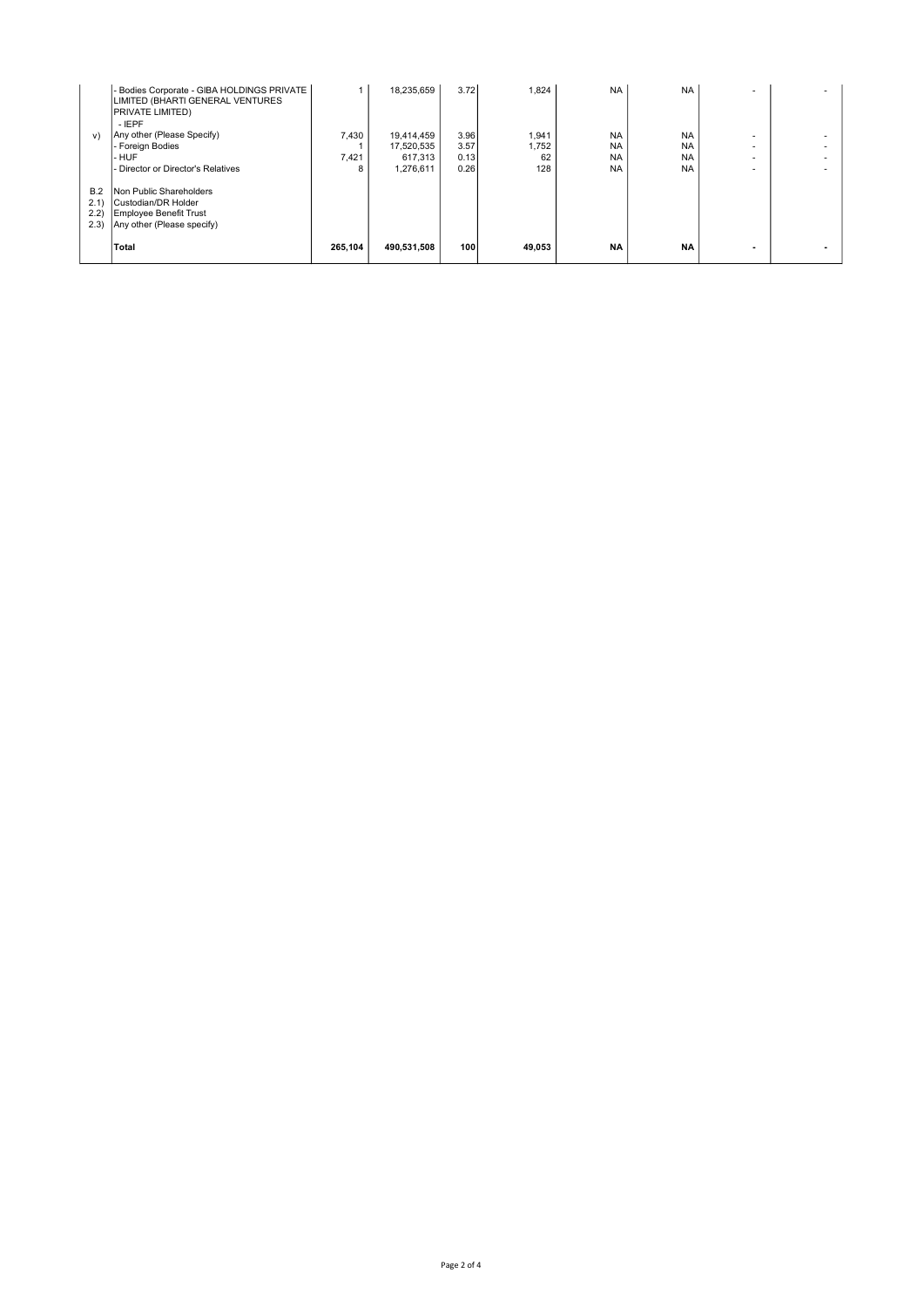## PARTICULARS OF THE SHAREHOLDING PATTERN IN THE INDIAN PROMOTER COMPANY(S) / INDIAN INVESTOR(S) AS INDICATED AT (A) ABOVE

## PART B:

Name of the Indian Promoter / Indian Investor: ICICI BANK LIMITED

| SI. No.                                        | Category                                                                                                                                                                                                                                | No. of<br>Investors                                    | No. of shares<br>held                                                         | % of<br>share-                               | Paid up equity<br>(Rs. In lakhs)       | Shares pledged or otherwise<br>encumbered            |                                                                                  | Shares under Lock in Period                          |                                                                                   |
|------------------------------------------------|-----------------------------------------------------------------------------------------------------------------------------------------------------------------------------------------------------------------------------------------|--------------------------------------------------------|-------------------------------------------------------------------------------|----------------------------------------------|----------------------------------------|------------------------------------------------------|----------------------------------------------------------------------------------|------------------------------------------------------|-----------------------------------------------------------------------------------|
|                                                |                                                                                                                                                                                                                                         |                                                        |                                                                               | holding<br>s                                 |                                        |                                                      |                                                                                  |                                                      |                                                                                   |
| (1)                                            | (II)                                                                                                                                                                                                                                    |                                                        | (III)                                                                         | (IV)                                         | (V)                                    | Number of<br>shares (VI)                             | As a<br>percentage of<br><b>Total Shares</b><br>held $(VII) =$<br>(VI)/(III)*100 | Number of<br>shares (VIII)                           | As a<br>percentage of<br><b>Total Shares</b><br>held $(IX) =$<br>(VIII)/(III)*100 |
| А                                              | <b>Promoters &amp; Promoters Group</b>                                                                                                                                                                                                  |                                                        |                                                                               |                                              |                                        |                                                      |                                                                                  |                                                      |                                                                                   |
| A.1                                            | <b>Indian Promoters</b>                                                                                                                                                                                                                 |                                                        |                                                                               |                                              |                                        |                                                      |                                                                                  |                                                      |                                                                                   |
| i)                                             | Individuals/HUF (Names of major shareholders):                                                                                                                                                                                          |                                                        |                                                                               |                                              |                                        |                                                      |                                                                                  |                                                      |                                                                                   |
|                                                | (i)<br>(ii)<br>(iii)                                                                                                                                                                                                                    |                                                        |                                                                               |                                              |                                        |                                                      |                                                                                  |                                                      |                                                                                   |
| ii)                                            | Bodies Corporate:<br>(i)<br>(ii)<br>(iii)                                                                                                                                                                                               |                                                        |                                                                               |                                              |                                        |                                                      |                                                                                  |                                                      |                                                                                   |
| iii)                                           | Financial Institutions/ Banks                                                                                                                                                                                                           |                                                        |                                                                               |                                              |                                        |                                                      |                                                                                  |                                                      |                                                                                   |
| iv)                                            | Central Government/ State Government(s) /<br>President of India                                                                                                                                                                         |                                                        |                                                                               |                                              |                                        |                                                      |                                                                                  |                                                      |                                                                                   |
| V)                                             | Persons acting in concert (Please specify)                                                                                                                                                                                              |                                                        |                                                                               |                                              |                                        |                                                      |                                                                                  |                                                      |                                                                                   |
| vi)                                            | Any other (Please specify)                                                                                                                                                                                                              |                                                        |                                                                               |                                              |                                        |                                                      |                                                                                  |                                                      |                                                                                   |
| A.2                                            | <b>Foreign Promoters</b>                                                                                                                                                                                                                |                                                        |                                                                               |                                              |                                        |                                                      |                                                                                  |                                                      |                                                                                   |
| i)                                             | Individuals (Name of major shareholders):<br>(i)<br>(ii)<br>(iii)                                                                                                                                                                       |                                                        |                                                                               |                                              |                                        |                                                      |                                                                                  |                                                      |                                                                                   |
| ii)                                            | Bodies Corporate:<br>(i)<br>(ii)<br>(iii)                                                                                                                                                                                               |                                                        |                                                                               |                                              |                                        |                                                      |                                                                                  |                                                      |                                                                                   |
| iii)                                           | Any other (Please specify)                                                                                                                                                                                                              |                                                        |                                                                               |                                              |                                        |                                                      |                                                                                  |                                                      |                                                                                   |
| В.                                             | <b>Non Promoters</b>                                                                                                                                                                                                                    |                                                        |                                                                               |                                              |                                        |                                                      |                                                                                  |                                                      |                                                                                   |
| <b>B.1</b>                                     | <b>Public Shareholders</b>                                                                                                                                                                                                              |                                                        |                                                                               |                                              |                                        |                                                      |                                                                                  |                                                      |                                                                                   |
| (1.1)<br>i)<br>ii)<br>iii)<br>iv)<br>v)<br>vi) | Institutions<br>Mutual Funds<br>Foreign Portfolio Investors<br><b>Financial Institutions/Banks</b><br>Insurance Companies<br>FII belonging to Foreign promoter of Indian<br>Promoter (e)<br>FII belonging to Foreign promoter of Indian | 85<br>1,375<br>187<br>41                               | 1,478,478,266<br>2,569,037,927<br>3,930,836<br>672,738,380                    | 21.32<br>37.05<br>0.06<br>9.70               | 29,570<br>51,381<br>79<br>13,455       | 4,957,980<br>٠                                       | 0.34                                                                             | ٠<br>٠                                               |                                                                                   |
| vii)                                           | Promoter (e)<br>Provident Fund/Pension Fund                                                                                                                                                                                             | $\mathbf{1}$                                           | 119,923,539                                                                   | 1.73                                         | 2,398                                  |                                                      |                                                                                  |                                                      |                                                                                   |
| viii)<br>ix)                                   | Alternative Investment Fund<br>Any other<br>- Foreign Banks<br>Fils-DR                                                                                                                                                                  | 63<br>$\overline{7}$<br>$\overline{7}$                 | 33,388,223<br>1,045,546<br>1,045,546                                          | 0.48<br>0.02<br>0.02                         | 668<br>21<br>21                        | 339,459                                              | 1.02<br>$\overline{\phantom{a}}$                                                 |                                                      |                                                                                   |
| 1.2)                                           | Central Government/ State Government(s)/<br>President of India                                                                                                                                                                          | $\overline{7}$                                         | 13,625,707                                                                    | 0.20                                         | 273                                    | $\overline{\phantom{a}}$                             |                                                                                  | $\overline{\phantom{a}}$                             |                                                                                   |
| (1.3)<br>i)<br>ii)                             | Non-Institutions<br>Individual share capital upto Rs. 2 Lacs<br>Individual share capital in excess of Rs. 2 Lacs                                                                                                                        | 1,330,149<br>186                                       | 347,518,074<br>61,607,117                                                     | 5.01<br>0.89                                 | 6,950<br>1,232                         | 21,335,640<br>3,818,286                              | 6.14<br>6.20                                                                     | $\overline{\phantom{a}}$<br>$\overline{\phantom{a}}$ |                                                                                   |
| iii)                                           | NBFCs registered with RBI                                                                                                                                                                                                               | 28                                                     | 14,840,166                                                                    | 0.21                                         | 297                                    |                                                      | $\blacksquare$                                                                   | ٠                                                    | ٠                                                                                 |
| iv)                                            | Others:<br>- Trusts<br>- Non Resident Indian<br>- Clearing Members<br>- Non Resident Indian Non Repartriable<br>- Bodies Corporate<br>$-$ IEPF<br>Any other                                                                             | 79<br>17,387<br>272<br>11,837<br>5,448<br>$\mathbf{1}$ | 2,825,092<br>13,174,286<br>3,548,660<br>10,132,279<br>71,382,049<br>7,581,557 | 0.04<br>0.19<br>0.05<br>0.15<br>1.03<br>0.11 | 57<br>263<br>71<br>203<br>1,428<br>152 | 65,358<br>164,577<br>158,375<br>40,297<br>14,914,977 | 2.31<br>1.25<br>4.46<br>0.40<br>20.89                                            | $\qquad \qquad \blacksquare$<br>٠<br>٠               | ٠                                                                                 |
| v)                                             | Foreign Nationals/ Foreign Portfolio Investor<br>(Individual)                                                                                                                                                                           | 14                                                     | 47,191                                                                        | 0.00                                         | $\mathbf{1}$                           | $\overline{\phantom{a}}$                             | $\blacksquare$                                                                   | ÷                                                    | ÷.                                                                                |
|                                                | - HUF<br>Overseas Corporate Bodies                                                                                                                                                                                                      | 18,043<br>1                                            | 7,876,623<br>3,300                                                            | 0.11<br>0.00                                 | 158<br>0                               | 1,034,855                                            | 13.14                                                                            | ä,                                                   | $\overline{\phantom{a}}$                                                          |
|                                                | Foreign companies<br>Foreign Bodies - DR                                                                                                                                                                                                | 3<br>3                                                 | 155,019<br>82,535                                                             | 0.00<br>0.00                                 | 3<br>$\overline{2}$                    | $\overline{\phantom{a}}$<br>ä,                       |                                                                                  | $\overline{\phantom{a}}$<br>٠                        |                                                                                   |
| B.2                                            | Non Public Shareholders<br>2.1) Custodian/DR Holder                                                                                                                                                                                     |                                                        |                                                                               | 21.65                                        | 30,029                                 | $\overline{a}$                                       |                                                                                  |                                                      |                                                                                   |